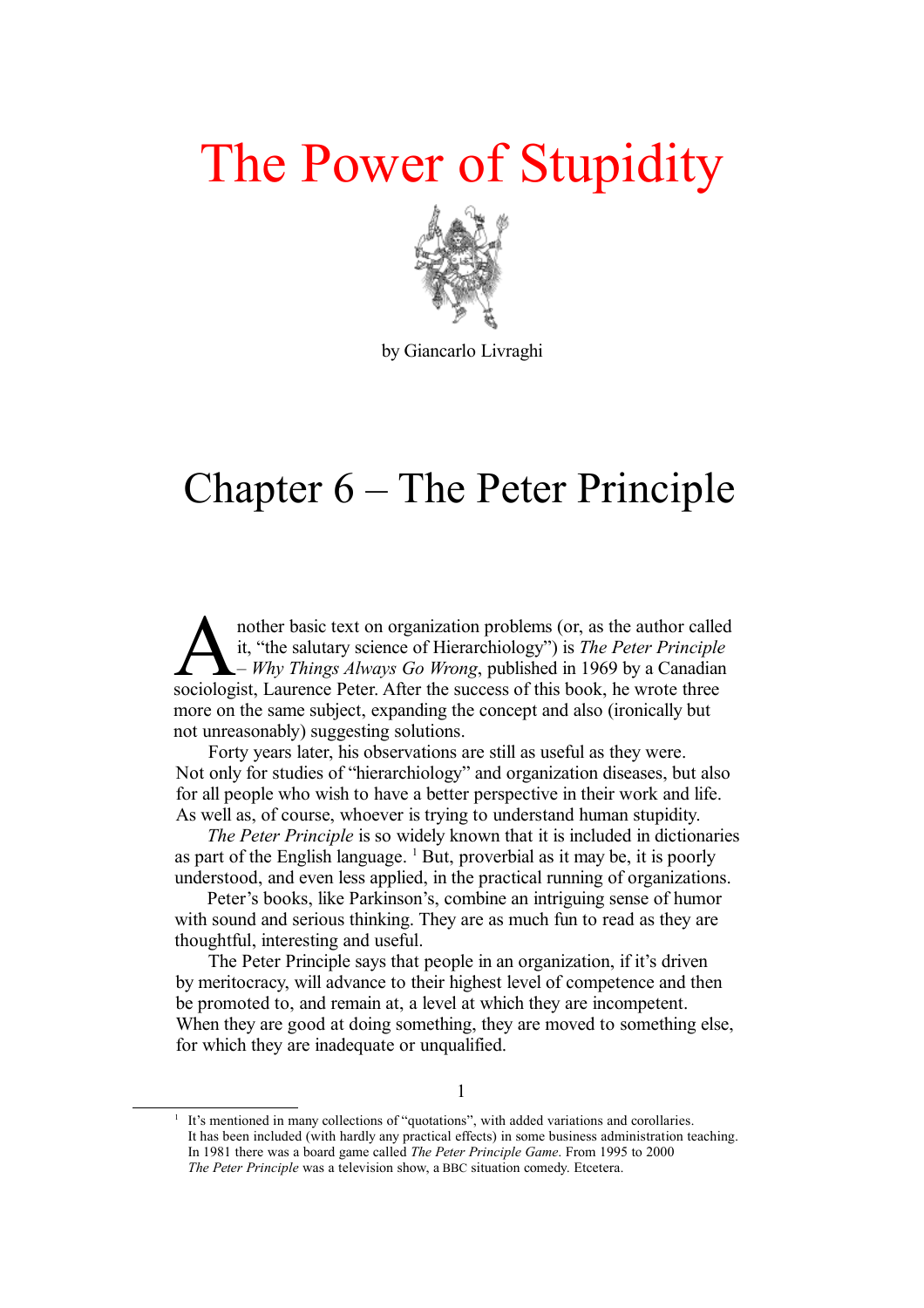Though this sounds a bit simplistic, it can be summarized as *«the cream rises until it sours.»* But while sour cream can be quite tasty, and healthy, this sort of "rising" is a recipe for poison.

It happens that a person, who isn't stupid in a specific task, is moved to a situation where he or she becomes "stupid", not in a general sense, but because of "incompetence" in a new role.

The result, as such moves multiply, is a continuing growth of incompetence (or *injelitance*) at all levels in the organization. And the competent people, who haven't yet been promoted to their level of incompetence, are hindered in their work by reporting to those that are already there.

In one of his books, *The Peter Prescription*, in 1974, Laurence Peter re-examined the problem and suggested solutions, that of course are humorous, but may have some uncanny practical value. For instance he suggests that, when someone is getting close to the risk of incompetence, the way out could be some whimsical or unconventional behavior, disturbing enough to avoid promotion, but not so serious as to risk being fired (or "demoted.") And so remain happily in the right place. [2](#page-1-0)

Is it a joke? Yes. But it could actually work – and some lucky people enjoying their jobs may have done so without even being aware of it. Is this why many of the best people in all sorts of places have unusual (and often quite interesting) personalities?

There can be other complications in the reasons why people may want to refuse, or avoid, "promotion." They may be afraid of, or embarrassed by, co-worker's jealousy (this is almost a reverse case of *injelitance* as discussed in the context of Parkinson's Law – chapter 5.)

There are also people who simply don't want to be burdened with responsibility. That can be, according to the circumstances, wisdom or cowardice. But it has little, if anything, to do with the Peter Principle and with "why things go wrong."

Peter's teachings are often ignored, not only because they are uncomfortable, but also because people at the top of organizations don't like to be told that they have been wrong in promoting their staff – or, even worse, that they are the ones who have reached the fatal level of incompetence. [3](#page-1-1)

<span id="page-1-0"></span><sup>2</sup> This is sometimes (rather improperly) quoted as *Peter's Rule for Creative Incompetence*: *«Create the impression that you have already reached your level of incompetence.»* But that would be destructive, encouraging people to deliberately do bad work. In addition to a depressing decrease in job satisfaction, such behavior could lead to worse than "not being promoted."

<span id="page-1-1"></span><sup>3</sup> A peculiar case is that of so-called "innovation." In many businesses the most competent people were placed in "traditional" areas, where competition was more aggressive, while it was felt that in "innovative" sectors growth would be so fast that it would take care of everything – and as, anyhow, nobody really knew what was going on, they could be managed by less reliable people.

In February 2000 I wrote a short article on this subject: *Do androids dream of electric money?* gandalf.it/offline/androids.htm (if someone thinks that I was mimicking Philip Dick – yes, of course, I was.)

Have things changed much in following years? Not really. In some ways, they are getting worse. On the stupidity of technologies (and of the way they are understood and used) see chapter 19.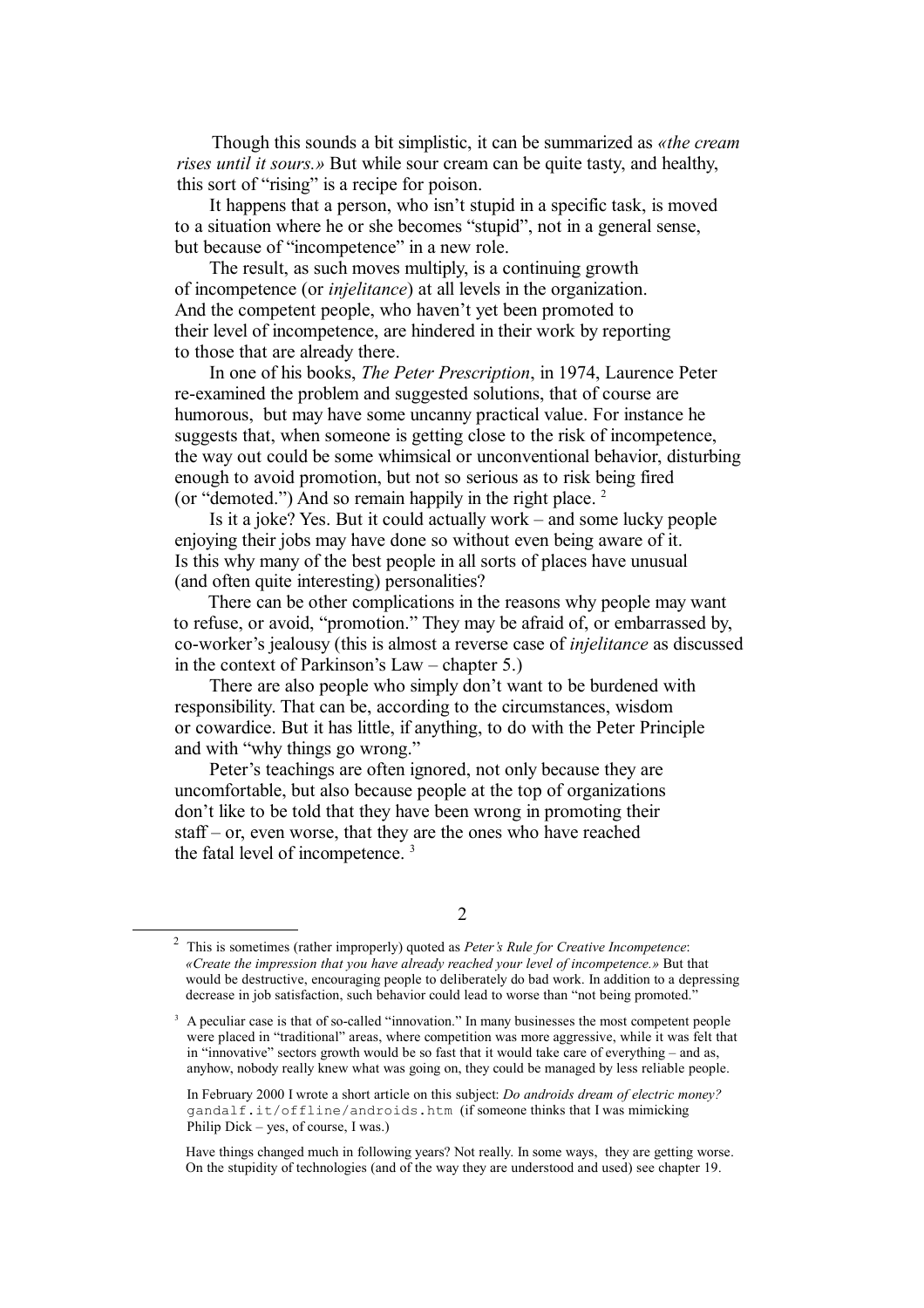"The Peter Principle" has generated a number of "corollaries" and variations. Such as *The Dilbert Principle* by Scott Adams (1996) *«The least competent, least smart people are promoted to where they can do the least damage: management.»*

A few years ago there were quotations of something called "the Natreb Principle", but it seems to have faded into oblivion. It said that *«people gravitate to the professions where their incompetence is most obvious»* or *«every profession attracts the least fit.»* That, of course, is an exaggeration. But things of this sort are happening on a distressing scale. The real question is: why are tasks, including some very important ones, assigned to people who are inept for the purpose?

The situation today is worse than it was when Laurence Peter defined his Principle. The concept of "merit" is more and more confused. People are "promoted" (or chosen) because of protection by oligarchic power, superficial appearance, intrigue and other reasons that have little, if anything, to do with "competence."

Incompetence is promoted also by the overwhelming dominance of financial manipulation that rewards cunning trickery – or maybe a stroke of luck in riding the tide when the stock market is driven by a twist in large scale gambling.

The results are quite dismal for whoever is left with the task of picking up the pieces and trying to "put Humpty together again." But in the meantime the lucky gamblers (when they don't simply run away with the money) can be "promoted" far beyond their ability to manage a business or produce results in a real market.

To try to solve high-level incompetence problems, some management consultants are suggesting quaintly named maneuvers, such as *percussive sublimation* or *lateral arabesque* – that can be boiled down to an old notion, much more clearly defined in Latin: *promoveatur ut amoveatur*.

Incompetent people at the top, or high in the hierarchy, are "moved up" (or laterally) to roles of mere appearance, so that actual management can be left in the hands of those who have not yet been promoted above their competence. But this sort of expedient is only one of several reasons why stupid people are in important and "highly visible" roles. They are often placed at the top of the hierarchy by criteria that have little to do with merit and competence.

There are cases, unfortunately not uncommon, that go beyond the Peter Principle – such as promoting to a higher level people who were already incompetent in the role they had.

Another problem is the impact of mergers, acquisitions and concentrations, causing the loss of corporate cultures that had led companies to success, destroying their competence, expertise and dedication in doing something better than anyone else.

Many people are removed not because they are incompetent, but because in two or more merging structures there are duplicate roles (and also because part of the cost of acquisitions is recovered by cutting staff.)